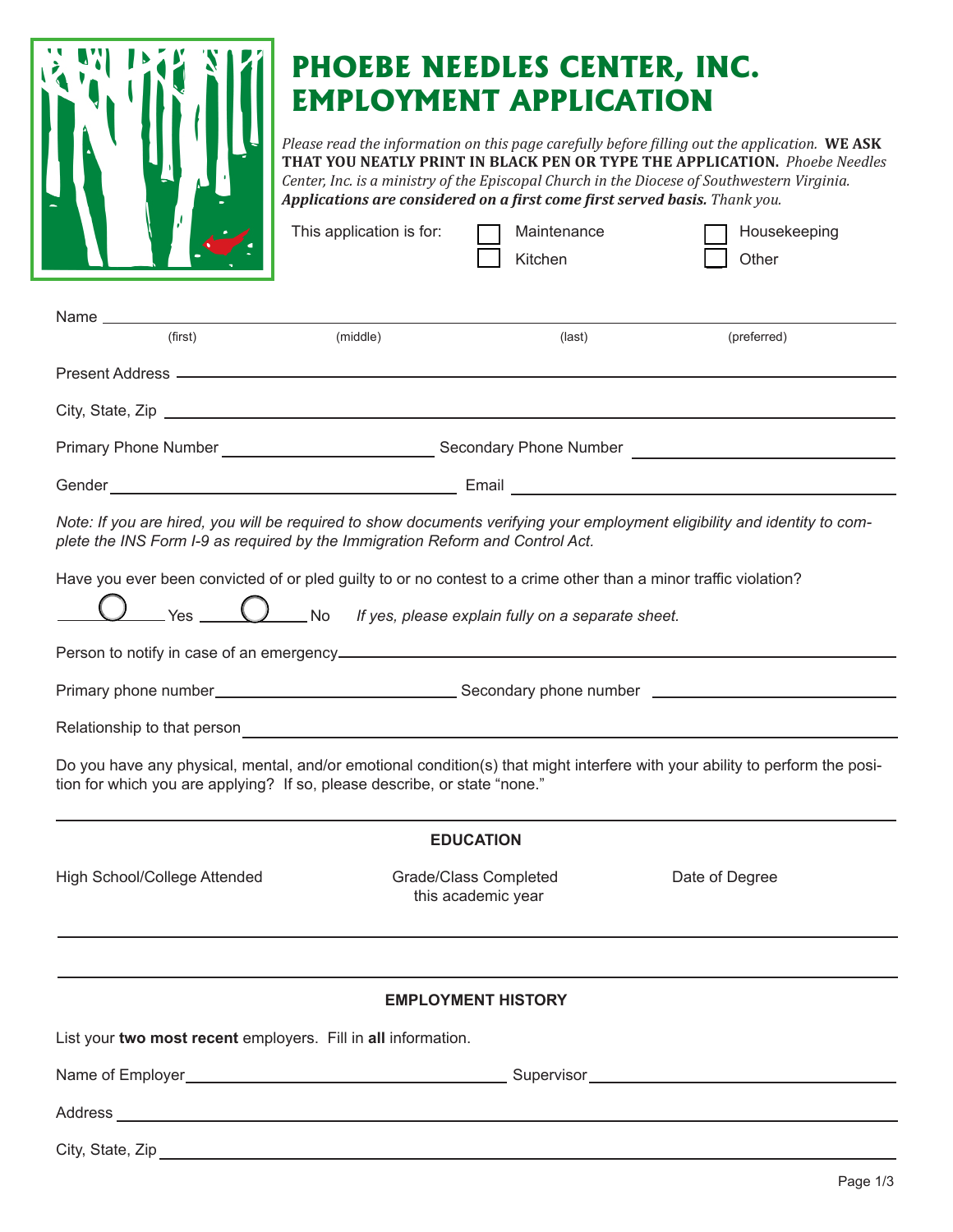| Reason for Leaving ____________________                                                                                    |                                                                                                                                                                                                                                                                     |  |  |
|----------------------------------------------------------------------------------------------------------------------------|---------------------------------------------------------------------------------------------------------------------------------------------------------------------------------------------------------------------------------------------------------------------|--|--|
| May we contact them? $\bigcirc$ yes $\bigcirc$ no (please check one)                                                       |                                                                                                                                                                                                                                                                     |  |  |
|                                                                                                                            |                                                                                                                                                                                                                                                                     |  |  |
|                                                                                                                            |                                                                                                                                                                                                                                                                     |  |  |
|                                                                                                                            |                                                                                                                                                                                                                                                                     |  |  |
|                                                                                                                            |                                                                                                                                                                                                                                                                     |  |  |
|                                                                                                                            | Please describe your responsibilities example and the state of the state of the state of the state of the state of                                                                                                                                                  |  |  |
|                                                                                                                            |                                                                                                                                                                                                                                                                     |  |  |
| May we contact them? $\Omega$ yes $\Omega$ no (please check one)                                                           |                                                                                                                                                                                                                                                                     |  |  |
|                                                                                                                            | <b>INSURANCE INFORMATION</b>                                                                                                                                                                                                                                        |  |  |
| Do you have any type of medical insurance? $\bigcup_{y \in S} \bigcup_{y \in S}$ no (please check one)                     |                                                                                                                                                                                                                                                                     |  |  |
|                                                                                                                            |                                                                                                                                                                                                                                                                     |  |  |
|                                                                                                                            |                                                                                                                                                                                                                                                                     |  |  |
|                                                                                                                            |                                                                                                                                                                                                                                                                     |  |  |
|                                                                                                                            |                                                                                                                                                                                                                                                                     |  |  |
|                                                                                                                            |                                                                                                                                                                                                                                                                     |  |  |
|                                                                                                                            |                                                                                                                                                                                                                                                                     |  |  |
|                                                                                                                            |                                                                                                                                                                                                                                                                     |  |  |
|                                                                                                                            | <b>REFERENCES</b>                                                                                                                                                                                                                                                   |  |  |
| or telephone, and request further information in writing if we deem it to be necessary.                                    | Please provide complete information for three persons (who are not relatives or peers) who know you well and are willing to<br>supply data regarding your qualifications for this position. Please list the persons below. We will contact your references by email |  |  |
|                                                                                                                            |                                                                                                                                                                                                                                                                     |  |  |
|                                                                                                                            |                                                                                                                                                                                                                                                                     |  |  |
|                                                                                                                            |                                                                                                                                                                                                                                                                     |  |  |
|                                                                                                                            |                                                                                                                                                                                                                                                                     |  |  |
|                                                                                                                            |                                                                                                                                                                                                                                                                     |  |  |
| Address<br>the contract of the contract of the contract of the contract of the contract of the contract of the contract of |                                                                                                                                                                                                                                                                     |  |  |